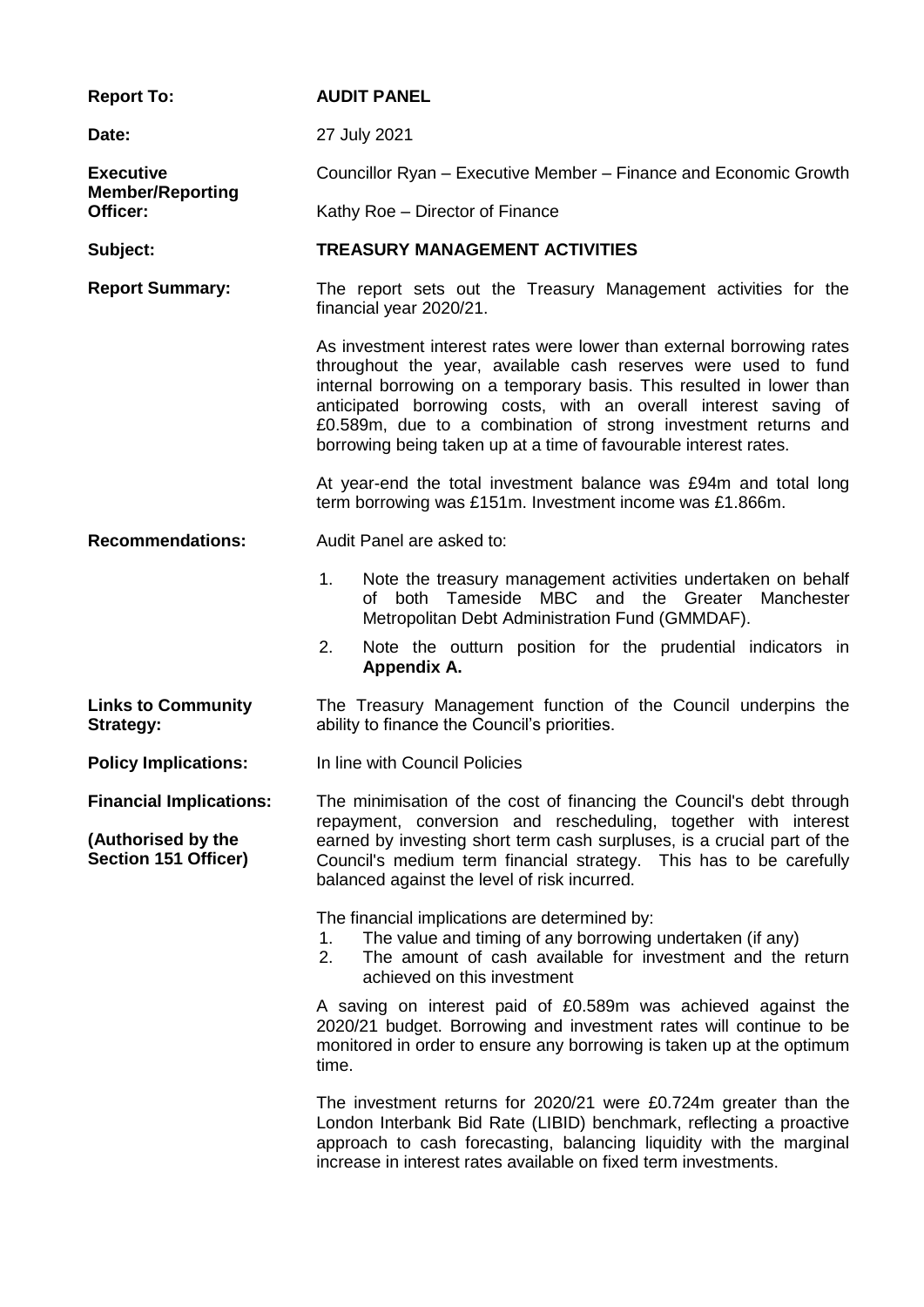**Legal Implications: (Authorised by the Borough Solicitor)** There is a statutory duty for the Council to set, monitor and comply with its requirements to ensure a balanced budget, and sound treasury management is a key tool in managing this process. Demonstration of sound treasury management will in turn provide confidence to the Council that it is complying with its fiduciary duty to the public purse, and allows the Council to better plan and fulfil its key priorities for the coming year. Members should ensure they understand the meaning of Appendix A and the outturn of prudential indicators they are being asked to approve, and the reasons for the same, before making their decision.

**Risk Management:** Financial investments are inherently risky and a number of Local Authorities lost significant investments as part of the financial crisis in 2009. Through the Council's Treasury Management Advisers. a Through the Council's Treasury Management Advisers, a robust investment framework is used which aims to limit counterparty risk by only investing with high rated, institutions, placing limits on the size of investments with any one institution, and restricting the length of time that investments can be held with any one institution. Advice is also provided on the timing of any borrowings to try to minimise the rates paid. Failure to properly manage and monitor the Council's loans and investments could lead to service failure and loss of public confidence.

**Access to Information:** The background papers relating to this report can be inspected by contacting Tom Austin, Financial Management, by:



**EX** e-mail: [Thomas.austin@tameside.gov.uk](mailto:Thomas.austin@tameside.gov.uk)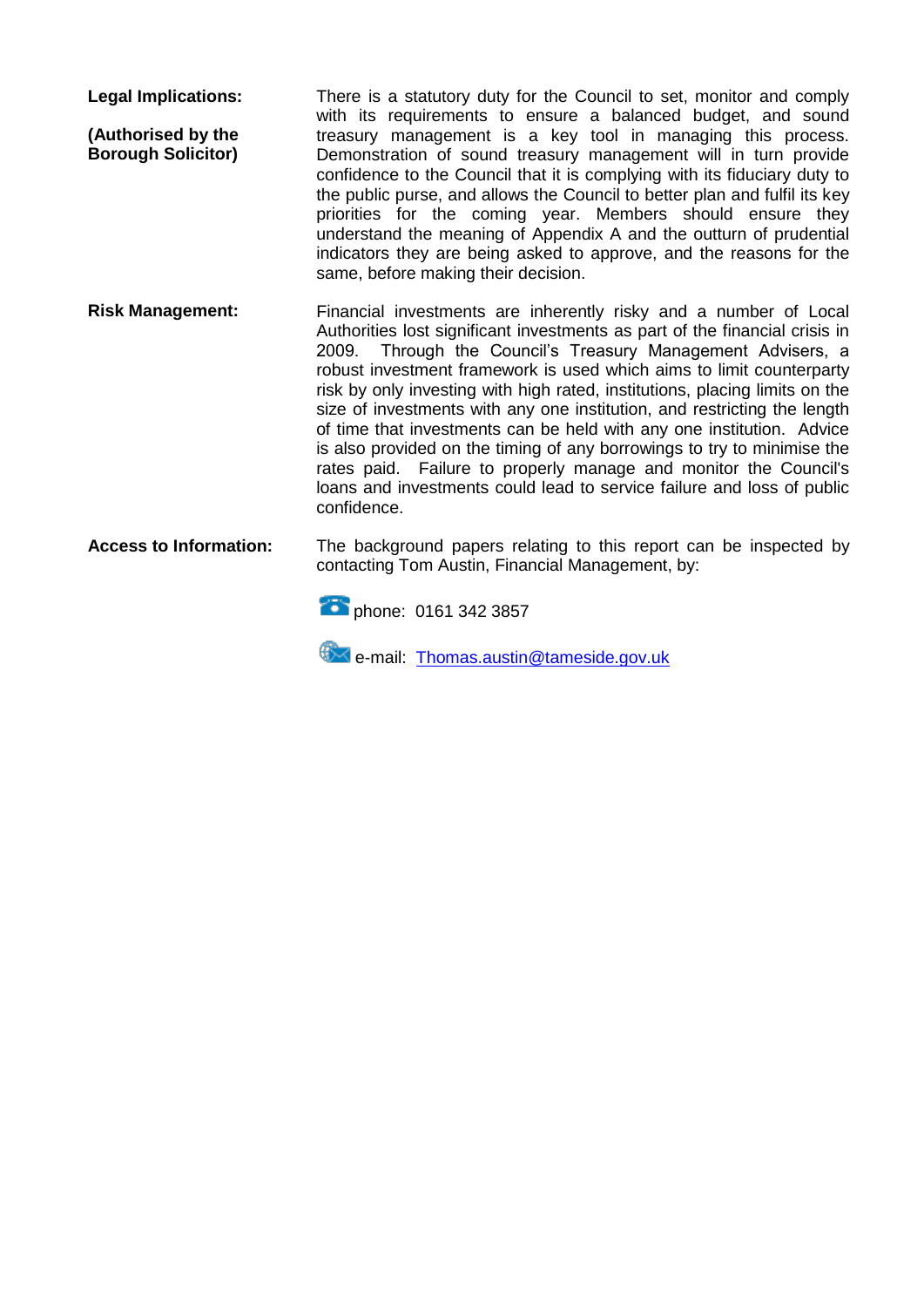# **1. INTRODUCTION**

- 1.1 This is the Annual Report on Treasury Management for the financial year 2020/21. The report is required to be submitted to the Overview (Audit) Panel, in accordance with CIPFA's Code of Practice on Treasury Management, the Council's Financial Regulations and the CIPFA Prudential Code.
- 1.2 The report is in respect of both Tameside and the Greater Manchester Metropolitan Debt Administration Fund (GMMDAF), which is the former Greater Manchester County Council Debt of which Tameside is the responsible Authority on behalf of the ten Greater Manchester Councils.

The objective of the report is:

- a) To outline how the treasury function was managed during the year and how this compares to the agreed strategy.
- b) To set out the transactions made in the year;
- c) To summarise the positions with regard to loans and investments at 31 March 2021; and
- d) To set out the outturn position of the Council's prudential indicators.

# **2. TREASURY MANAGEMENT**

- 2.1 Treasury Management is defined as: *"The management of the local authority's cash flows, its borrowings and its investments, the management of associated risks, and the pursuit of the optimum performance or return associated with these risks".*
- 2.2 Within this definition, the Council has traditionally operated a relatively low risk strategy. This in effect means that controls and strategy are designed to ensure that borrowing costs are kept reasonably low over the longer term, rather than subject to volatility that a high risk strategy might deliver. Where investments are involved, the policy is to ensure the security of the asset rather than pursue the highest returns available. These objectives are in line with the Code of Practice.
- 2.3 The global financial crisis has raised the overall possibility of default. The Council continues to maintain strict credit criteria for investment counterparties to manage this risk. A system of counterparty selection was agreed by the Council in the Treasury Management Strategy, as part of the budget setting process.

## **3. LONG TERM BORROWING**

3.1 The long-term debt of the Council reflects capital expenditure financed by loans, which are yet to be repaid. Total borrowing at the start of the year was £141m. This increased to £151m by the end of the year following £10m of borrowing taken up in November 2020. The maturity profile as at 31<sup>st</sup> March is as follows: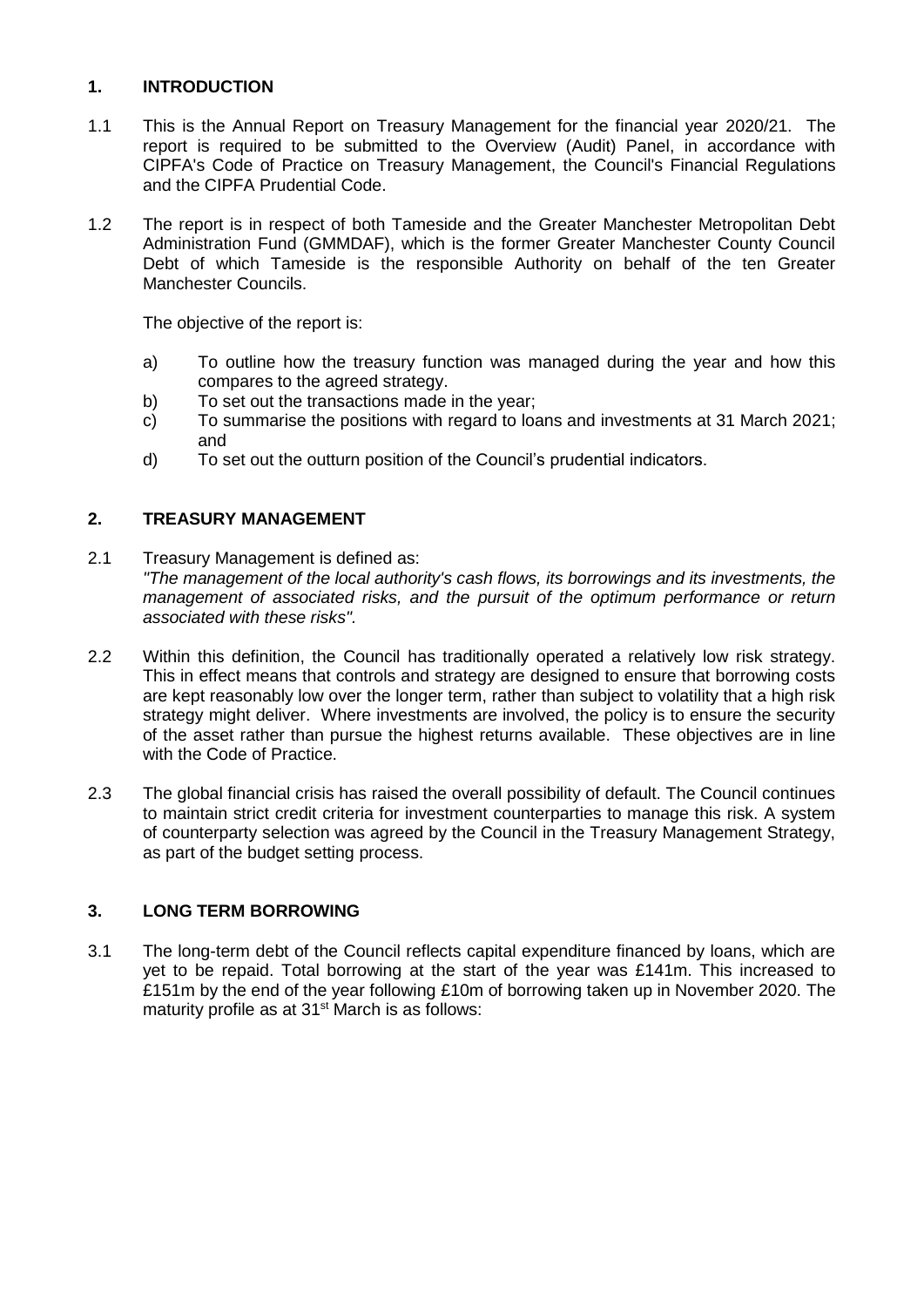

- 3.2 The amount of long-term debt that the Council may have is governed by the Prudential Limits set by the Council at the start of the financial year. This is based on the amount of borrowing which the Council has deemed to be prudent. It also allows for advance borrowing for future years' capital expenditure.
- 3.3 The Council must also allow for repayment of the debt, by way of the Minimum Revenue Provision (MRP). This is the minimum amount that the Council must set aside annually. The Local Authority (Capital Finance and Accounting) Regulations 2008 revised the previous detailed regulations and introduced a duty that an authority calculates an amount of MRP which it considered prudent, although the 2008 Regulations do not define "prudent provision", they provide guidance to authorities on how they should interpret this.
- 3.4 The Council's MRP policy for 2020/21 was set out in the Treasury Management Strategy as part of the Budget Report. The MRP charge for the 2020/21 year was £4.272m.
- 3.5 The majority of the Council's debt has been borrowed from the Public Works Loan Board (PWLB), and is solely made up of long term fixed interest loans. In previous years use has also been made of loans from banks. The main type of loan used is called a LOBO (Lender's Option - Borrower's Option) where after a pre-set time the lending bank has the option of changing the original interest rate. These loans are classified as variable interest rate loans when they reach option date. If the Council does not agree with the new interest rate, it has the option of repaying the loan. One of the Council's LOBO providers, Barclays, has waived their right to change the rate on their LOBO. This essentially converted that loan into a standard fixed rate loan with no risk of any increase in rate. The Council's current LOBO and bank loan portfolio is as follows:

| <b>Principal</b><br>$(\text{Em})$ | Lender                     | <b>Current</b><br>Rate<br>(%) | <b>Start Date</b> | <b>Maturity Date</b> | Loan<br><b>Type</b> |
|-----------------------------------|----------------------------|-------------------------------|-------------------|----------------------|---------------------|
| 5                                 | <b>Just Retirement Ltd</b> | 4.65                          | 27/01/2003        | 27/01/2043           | <b>LOBO</b>         |
| 10                                | <b>KBC</b>                 | 4.375                         | 09/04/2003        | 09/04/2043           | <b>LOBO</b>         |
| 5                                 | Dexia                      | 4.5                           | 16/12/2004        | 16/12/2054           | <b>LOBO</b>         |
| 10                                | <b>Barclays</b>            | 3.8                           | 23/11/2005        | 23/11/2065           | Fixed               |
| 10                                | Dexia                      | 4.31                          | 03/08/2007        | 03/08/2077           | LOBO                |

3.6 The mixture of fixed and variable rates means that, although the Council can take some advantage when base rates are considered attractive, interest charges are not subject to high volatility which might occur if all debt was variable. However, longer term fixed rates are normally higher than variable rates.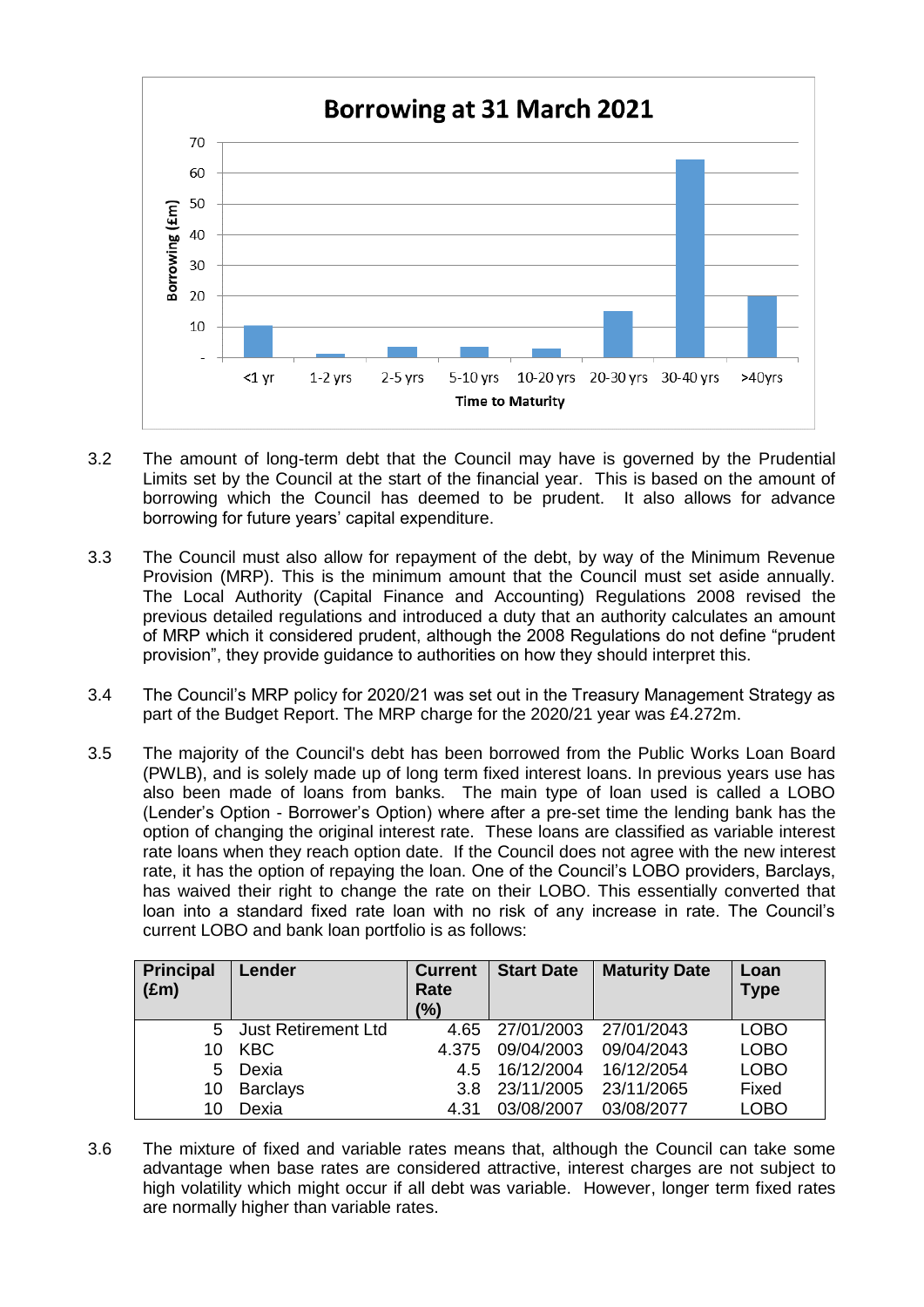3.10 Short term borrowing and lending are used to support cash flow fluctuations caused by uneven income and expenditure, and to temporarily finance capital expenditure when long term rates are high and expected to fall. It is an extremely important aspect of Treasury Management to ensure that funds are available to meet the Council's commitments, and that temporary surplus funds attract the best available rates of interest.

## **4. INTEREST RATES**

- 4.1 Interest rates (both long term and short term) vary constantly, even though headline rates (e.g. base rate, mortgage rate) may remain the same for months at a time.
- 4.2 In addition, different banks may pay different rates depending on their need for funds, and more particularly their credit status. Rates for borrowing are significantly higher than lending for the same period.
- 4.3 Long term interest rates are based on Government securities (Gilts), which are potentially volatile with rates changing every day, throughout the day. PWLB fixed loan rates are changed on a daily basis. In view of this, gilts and all matters which affect their prices are continually reviewed.
- 4.4 Investment returns, which had been low during 2019/20, plunged during 2020/21 to near zero or even into negative territory. The expectation for interest rates within the Treasury Management Strategy for 2020/21 was that Bank Rate would continue at the start of the year at 0.75 % before rising to end 2022/23 at 1.25%. This forecast was invalidated by the Covid-19 pandemic from March 2020, which caused the Monetary Policy Committee to cut Bank Rate in March, first to 0.25% and then to 0.10%, in order to counter the hugely negative impact of the national lockdown on large swathes of the economy. The Bank of England and the Government also introduced new programmes of supplying the banking system and the economy with massive amounts of cheap credit so that banks could help cash-starved businesses to survive the lockdown. The Government also supplied huge amounts of finance to local authorities to pass on to businesses. This meant that for most of the year there was much more liquidity in financial markets than there was demand to borrow, with the consequent effect that investment earnings rates plummeted.
- 4.5 While the Council has taken a cautious approach to investing, it is also fully appreciative of changes to regulatory requirements for financial institutions in terms of additional capital and liquidity that came about in the aftermath of the financial crisis. These requirements have provided a far stronger basis for financial institutions, with annual stress tests by regulators evidencing how institutions are now far more able to cope with extreme stressed market and economic conditions.
- 4.6 Investment balances have been kept to a minimum through the agreed strategy of using reserves and balances to support internal borrowing, rather than borrowing externally from the financial markets. External borrowing would have incurred an additional cost, due to the differential between borrowing and investment rates as illustrated in the charts shown below. Such an approach has also provided benefits in terms of reducing the counterparty risk exposure, by having fewer investments placed in the financial markets.
- 4.7 The table shown below (published by Link) shows the comparative Public Works Loan Board interest rates available during 2020/21, for a range of maturity periods.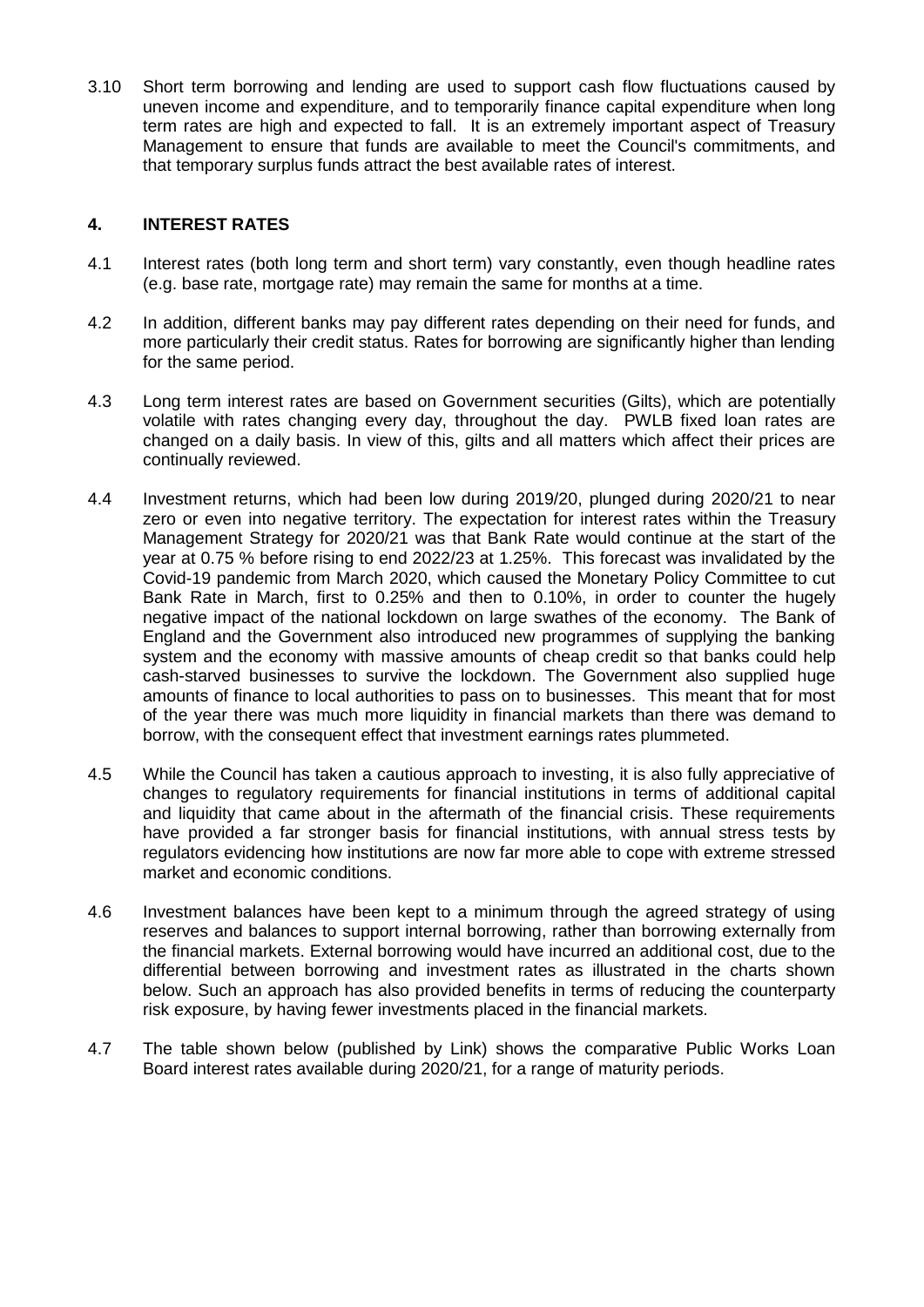

## **5. ACTIVITIES 2020/21**

#### **Borrowing**

- 5.1 The Council is able to borrow in order to finance capital expenditure that is not funded by other means such as grants and contributions. The Council has elected not to fully take up this borrowing due to unfavourable differences between borrowing and investment rates alongside existing large cash balances.
- 5.2 The amount of long term borrowing which was required due to Council activity was £63.866m as outlined below: -

|                                    | £m       |
|------------------------------------|----------|
| Loan financed capital              |          |
| expenditure:                       |          |
| Spend not Financed 20/21           | 19.725   |
| Outstanding from prior years       | 48.063   |
| plus debt maturing in year         | 0.350    |
| Less MRP repayments (excl.         |          |
| PFI)                               | (4.272)  |
| <b>Net Borrowing requirement</b>   | 63.866   |
| Less Borrowing taken up in         |          |
| year                               | (10.000) |
| <b>Net Under-borrowed position</b> | 53.866   |

5.3 Due to the unfavourable differences between borrowing rates and investment rates, and also to reduce the risk to the Council from investment security concerns, the Council's recent policy has been to meet the borrowing requirement from internal borrowing (i.e. reducing the cash balances rather than taking up additional external borrowing). This has reduced the level of investment balances that placed with banks and financial institutions, therefore reducing the Council's exposure to credit risk. In November 2020, due to favourable interest rates and a prudent approach to guarding against COVID related cash pressures, £10m of temporary (12 months) borrowing was taken up.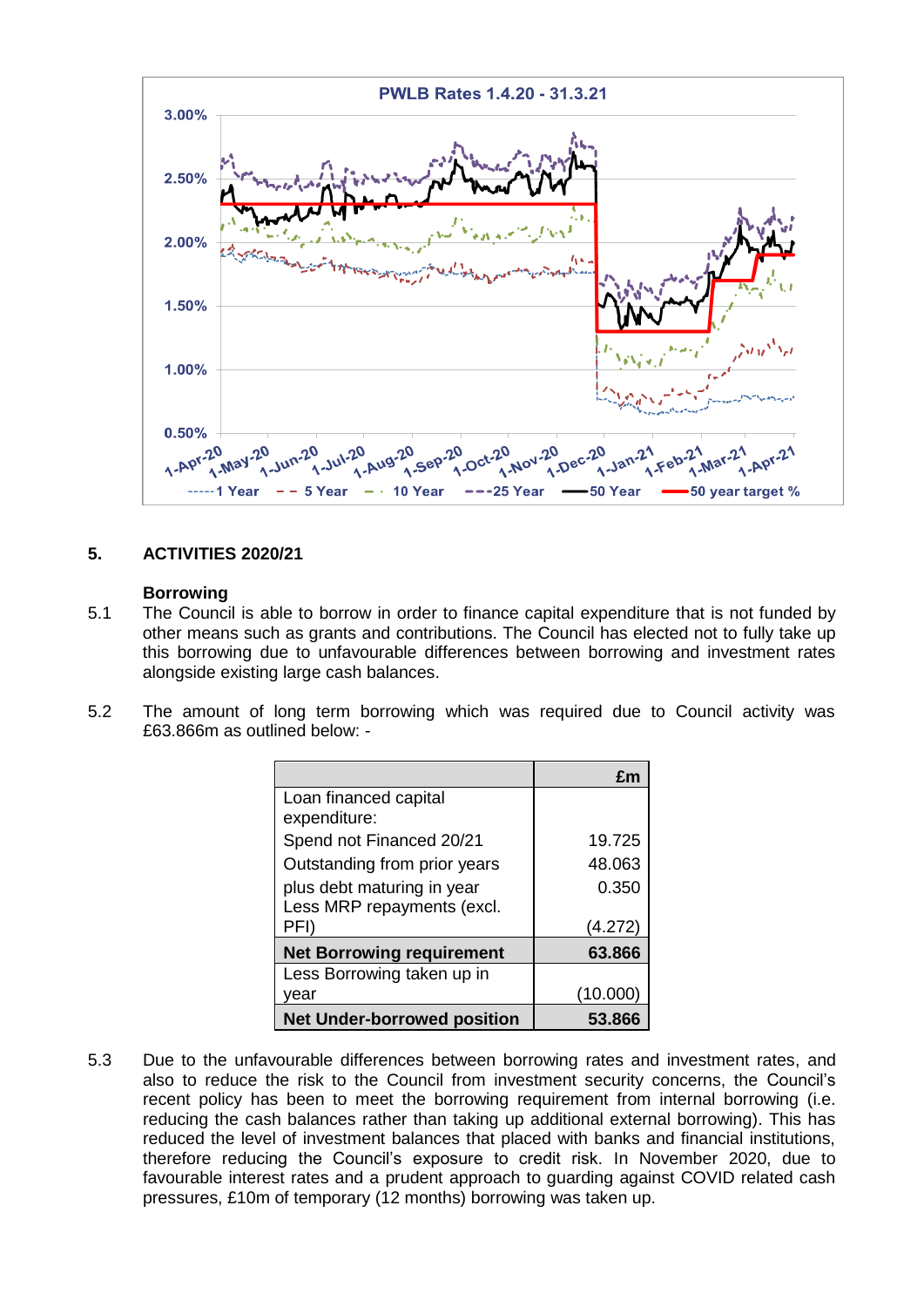5.4 The outstanding borrowing requirement of £53.866m will be taken up when both interest rates and investment security are deemed to be favourable, in consultation with the Council's treasury management advisors, Link. The need to borrow could be accelerated by the reduction of the Council's reserves due to cost pressures and other planned use. This situation, along with the interest rate environment, will be monitored closely to ensure borrowing is taken up at the optimum time.

#### **Rescheduling**

- 5.5 Rescheduling involves the early repayment and re-borrowing of longer term PWLB loans, or converting fixed rate loans to variable and vice versa. This can involve paying a premium or receiving a discount, but is intended to reduce the overall interest burden, since the replacement loan (or reduction of investment) is normally borrowed at a lower interest rate.
- 5.6 The use of rescheduling is a valuable tool for the Council, but its success depends on the frequent movement of interest rates, and therefore it cannot be estimated for. It will continue to be used when suitable opportunities arise, in consultation with our treasury management advisors, although such opportunities may not occur.
- 5.7 No rescheduling was done during this year as the average 1% differential between PWLB new borrowing rates and premature repayment rates made rescheduling unviable.
- 5.8 The Section 151 Officer and the Council's treasury management advisors will continue to monitor prevailing rates for any opportunities to reschedule debt during the year.

#### **Year end position**

5.9 The following table sets out the position of the Council's debt at 1 April 2020, the net movement for the year, and the final position at 31 March 2021.

|                                | <b>Debt</b> | Cash               | Debt O/S  |
|--------------------------------|-------------|--------------------|-----------|
|                                | Outstanding | <b>Movement in</b> |           |
|                                |             | Year               |           |
|                                | 01/04/20    |                    | 31/03/21  |
| <b>Principal Amounts</b>       | £000        | £000               | £000      |
| <b>PWLB</b> - fixed interest   | 100,809     | (350)              | 100,459   |
| PWLB - variable interest       |             |                    |           |
| <b>Market Loans</b>            | 40,000      | 10,000             | 50,000    |
| * Manchester Airport           | 550         |                    | 550       |
| Temp Loans / (Investments)     | (131, 165)  | 44,945             | (86, 220) |
| <b>Trust Funds, Contractor</b> |             |                    |           |
| Deposits etc.                  | 151         | 2                  | 153       |
| <b>Net loans outstanding</b>   | 10,345      | 54,597             | 64,942    |

- 5.10 The amount of gross external loans outstanding (£151.0m) represents 26% of the Council's total long term assets (£590.4m) as at 31 March 2021.
- 5.11 In addition, the Council temporarily utilised internal funds, balances and reserves including Insurance Funds and capital reserves, to finance capital expenditure rather than borrow externally.

*\* Manchester Airport reflects debt taken over from Manchester City Council on 31 March 1994, which had been lent on to Manchester Airport. In 2009/10 the Airport re-negotiated the terms of this arrangement with the 10 Greater Manchester Authorities; previously the Airport reimbursed all costs, however from 9 February 2010 the Council receives fixed annual interest of 12% of the amount outstanding at that date (£8.667m). This is on a maturity basis and is due to be repaid in 2055.The underlying debt, shown above, is due to mature in 2027.*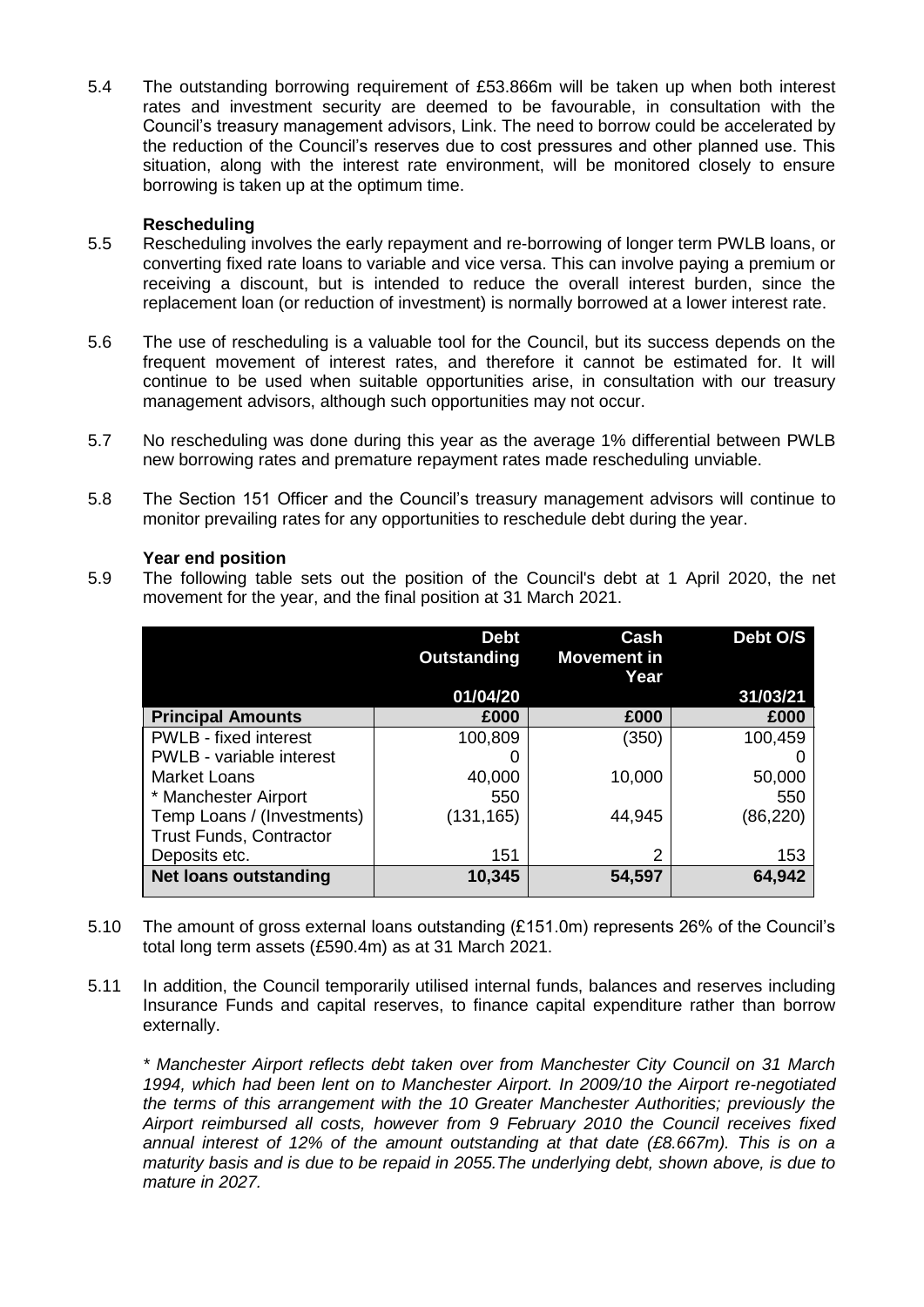#### **Investments – managing cash flow**

5.12 Short term cash flow activity was such that throughout the year the Council was always in a positive investment position. Since interest earned on credit balances with our own bankers is low, and overdraft rates are high, investment and borrowing is carried out through the London Money Markets. The Council invests large sums of money, which helps ensure the interest rates earned are competitive. The following table shows the average investment balances by month, along with the interest rate earned and the LIBID benchmark for comparison.



- 5.13 The Local Government Act 2003 governs investments made by local authorities. The types of investments that may be made are controlled by guidance from the Department for Communities and Local Government. This guidance has split investments into two main categories – specified and non-specified investments.
- 5.14 Specified investments consist mainly of deposits with very highly rated financial institutions and other local authorities for periods of less than one year. The Council's approved "Annual Investment Strategy" for 2020/21 stated that at least 50% of investments would be "specified".
- 5.15 The Council's counterparty list mirrors that of the Council's advisors, Link Asset Services. The Link Asset Services creditworthiness service uses a wider array of information than just primary ratings. Furthermore, by using a risk weighted scoring system; it does not give undue preponderance to just one agency's ratings.
- 5.16 Typically the minimum credit ratings criteria the Council use will be a Short Term rating (Fitch or equivalents) of F1 and a Long Term rating of A-. There may be occasions when the counterparty ratings from one rating agency are marginally lower than these ratings but may still be used. In these instances consideration will be given to the whole range of ratings available, or other topical market information, to support their use.
- 5.17 All investments placed in the year were in line with the approved strategy. Within this low risk strategy, the aim is to maximise the rate of return for the investments. In order to gauge whether the performance is satisfactory, it is necessary to compare it with a suitable benchmark. The normal benchmarks used to measure market rates are 7 day London Interbank Offer Rate (LIBOR) for loans, and 7 day London Interbank Bid Rate (LIBID) for investments. The actual returns for loans and investments were therefore measured against the theoretical performance of the above rates, using actual cash flow figures.
- 5.18 Tameside achieved an average investment rate of 0.69% on the average weekly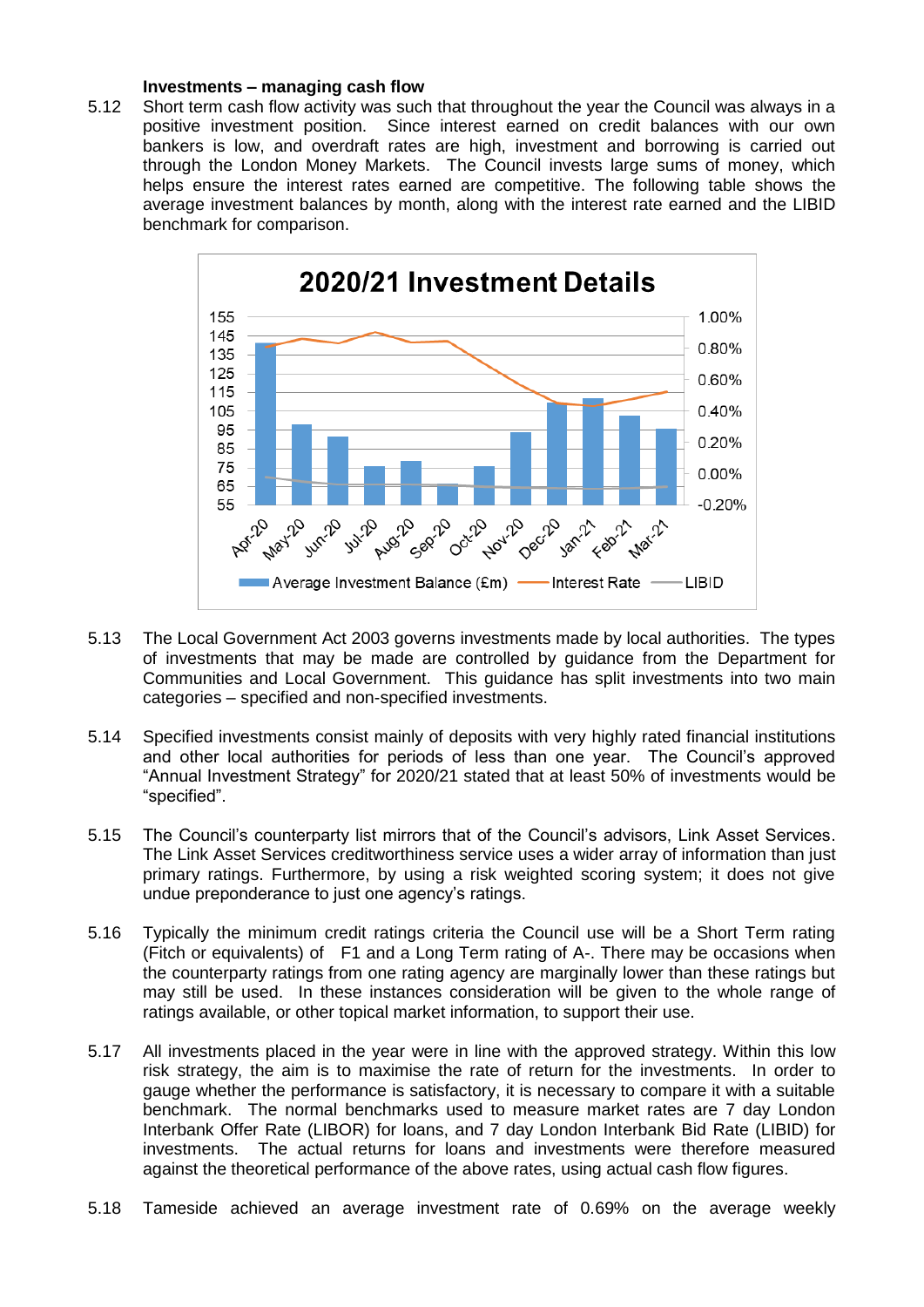investment of £95.2m, against a benchmark LIBID rate of (0.07%). This equated to a gain of £0.724m. Gains, such as this, can only be made by strategic investment, where interest rates do not follow the general "market" expectations. In effect, some investments were made for longer durations, attracting higher interest rates, while the shorter dated rates did not increase in line with market pricing.

- 5.19 The annual turnover for investments was £490m. A total of 124 individual investments were made, 9 of which were fixed term deals with banks and other Local Authorities.
- 5.20 As at 31 March 2021 the total investment portfolio was £94.3m. This consisted of £33.3m of Money Market Fund investments and £61m of fixed investments. The weighted average rate of the entire portfolio at 31 March was 0.54%. The maturity profile of the investments was as follows:



#### **Interest payable and receivable in the year**

- 5.21 As detailed above, the £63.866m borrowing requirement has been reduced by £10m of borrowing taken up in year with the remainder met from internal borrowing. This has reduced the level of investment balances placed with banks and financial institutions.
- 5.22 The overall result of the various activities undertaken during the year was that net interest charge was £0.589m less than the original estimate.
- 5.23 Interest payments associated with the above activities were:-

|                               | <b>Budget</b> | <b>Actual</b> | <b>Variation</b> |
|-------------------------------|---------------|---------------|------------------|
|                               | £m            | £m            | £m               |
| <b>External Interest</b>      |               |               |                  |
| Paid on Loans etc             | 5.962         | 5.753         | (0.209)          |
| Less received on Investments  | (1.670)       | (1.866)       | (0.196)          |
| Net external Interest paid    | 4.292         | 3.887         | (0.405)          |
| <b>Internal Interest Paid</b> | 0.200         | 0.016         | (0.184)          |
| <b>Total Interest Paid</b>    | 4.492         | 3.903         | (0.589)          |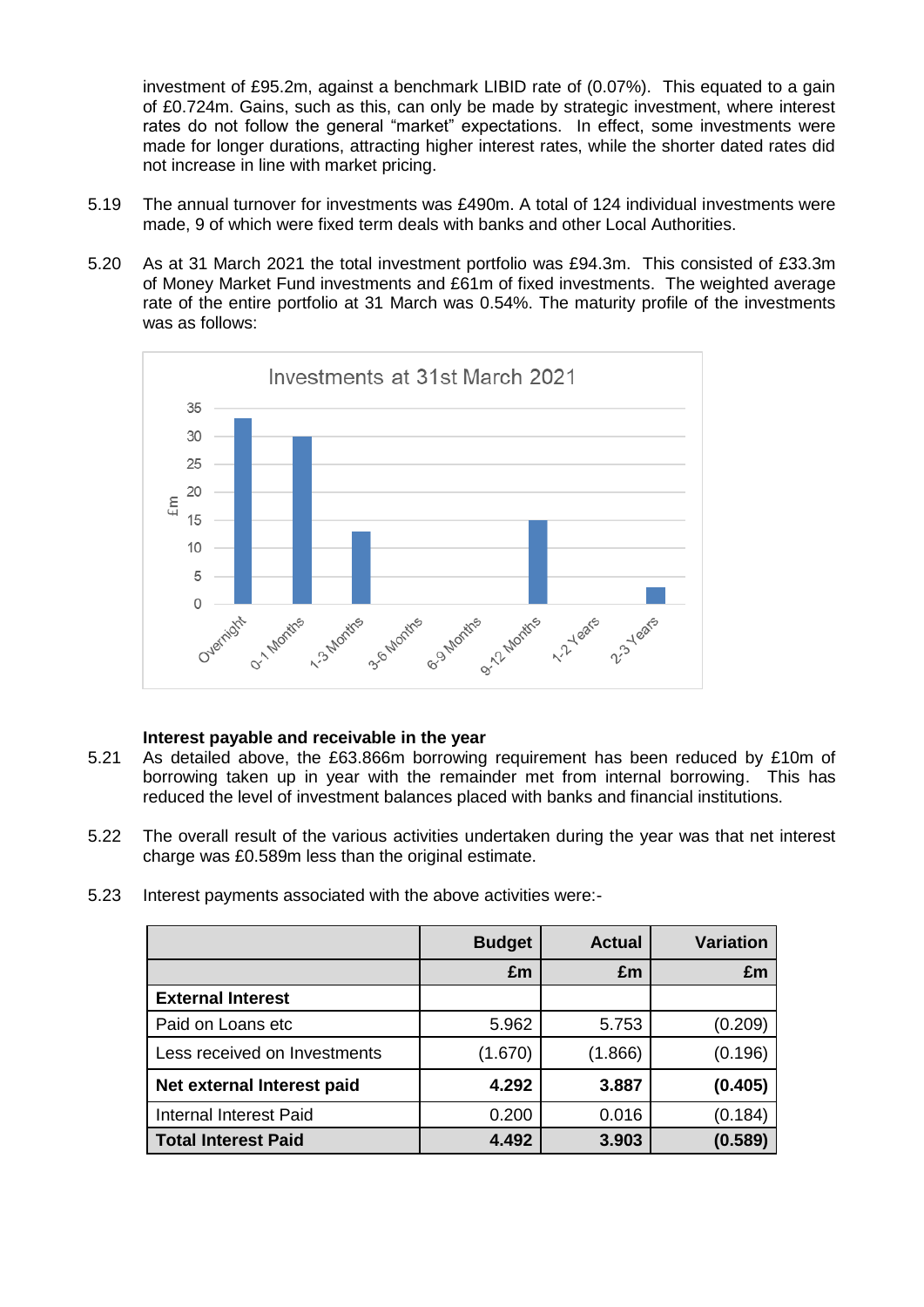5.24 Accounting rules do not allow interest to be paid on internal funds and revenue balances. Payments however are made in respect of such funds as insurance and trust funds etc. held by the Council on behalf of external bodies. The net effect on the Council is neutral.

### **6. CURRENT ACTIVITIES**

- 6.1 Since the start of the 2020/21 financial year, no new rescheduling opportunities have been identified. The portfolio of loans held by the Council is reviewed on a regular basis by both the Treasury Management Section and by the Council's treasury management advisors (Link Asset Services).
- 6.2 In the 2017/18 Strategy, the Council expanded its counterparty list to include asset backed investments. No investments of this nature have been made to date.

### **Manchester Airport**

- 6.3 The Council has an historic 3.22% shareholding in Manchester Airport Group. This shareholding has been valued at £32m as at 31 March 2021. Prior to the COVID-19 pandemic, the Council was receiving significant dividend income from this investment (£6.4m in 2019) which was a key item in the Council's Medium Term Financial Strategy.
- 6.4 In recent years, further additional investment in Manchester Airport has been approved:
	- A capital investment of £11.3m in Manchester Airport was approved by Executive Cabinet in February 2018. The investment takes the form of a shareholder loan which was funded from reserves. Interest will be paid at a rate of 10% per annum, which will generate a revenue stream for the Council of approximately £1m (after allowing for the loss of interest earned on cash used to fund the investment) which will support the revenue budget.
	- In February 2019, Executive Cabinet approved an equity investment of £5.6m in Manchester Airport funded by prudential borrowing. The investment is expected to generate revenue income through returns of around 3.25% (after taking account of borrowing costs and debt repayment). It was originally envisaged that this income would begin to be received from 2021/21 onwards, although no amounts are yet assumed in the Medium Term Financial Plan (MTFP). The economic impact of COVID-19 is likely to mean that income from this investment will not be generated for a number of years and will be dependent on the speed and scale of recovery in the Aviation Sector
	- In July 2020, the In April 2020, Executive Cabinet approved a further investment of £9.7m in Manchester Airport in the form of an equity loan, which will be funded by prudential borrowing. The loan is intended to provide financial stability to Manchester Airport Group and ensure it is best-placed to react and rebuild business operations as Covid restrictions are lifted. The investment completed in June 2020 and will generate revenue income through interest earned of 10% per annum.
- 6.5 The COVID-19 pandemic has had a significant impact on the Aviation Industry. Whilst the expectation is that interest on loans and investments will continue to be accrued, the annual dividend is not expected to be payable for a number of years, placing a £6.4m pressure on the revenue budget.

# **7. GREATER MANCHETSER METROPOLITAN DEBT ADMINISTRATION FUND (GMMDAF) ACTIVITIES**

7.1 Tameside Council is the lead council responsible for the administration of the debt of the former Greater Manchester County Council, on behalf of all ten Greater Manchester Metropolitan Authorities. All expenditure of the fund is shared by the authorities on a population basis.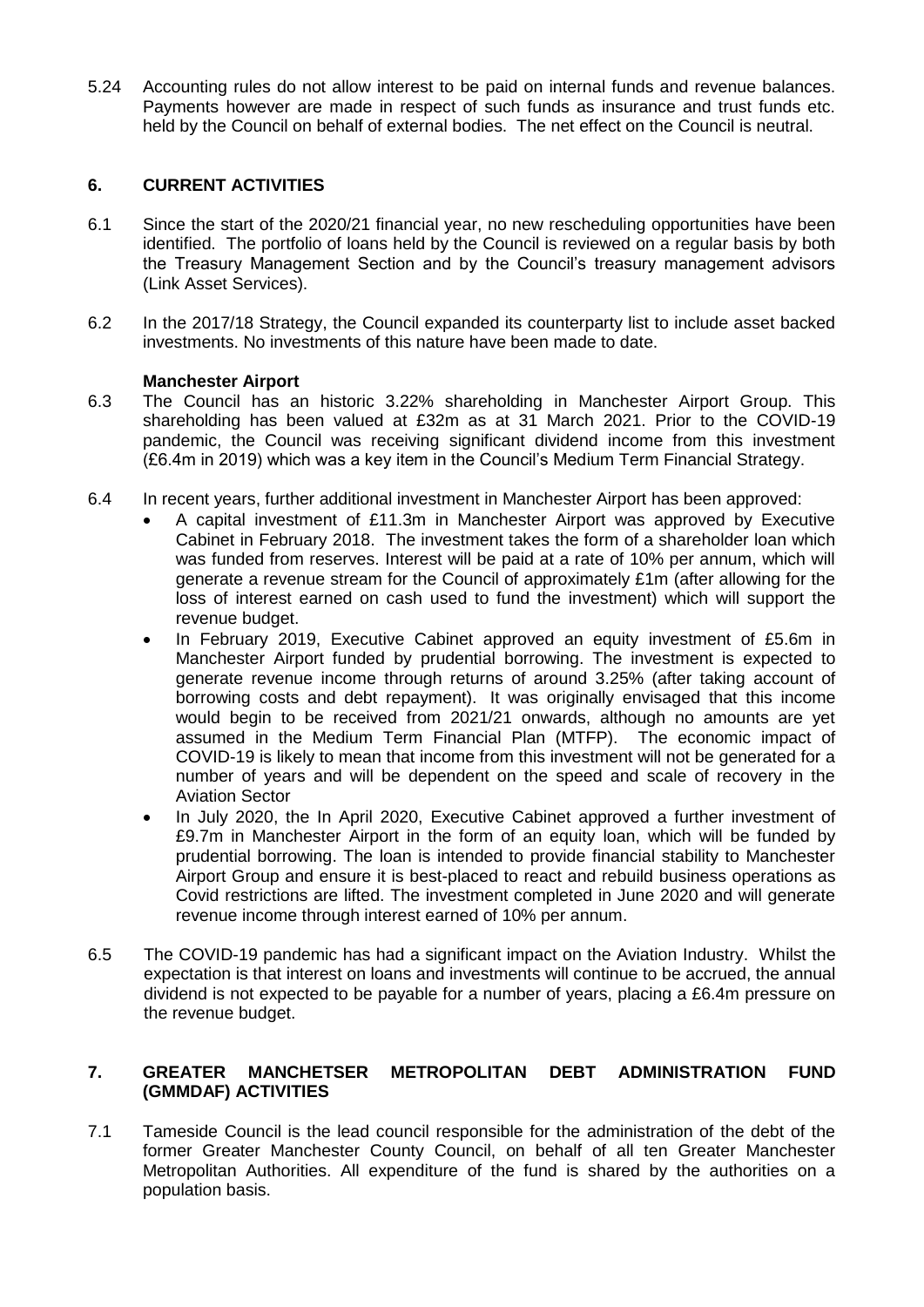- 7.2 The GMMDAF incurs no capital expenditure, and therefore the total debt outstanding reduces annually by the amount of debt repaid by the constituent authorities. However, further loans are taken out to replace loans that mature during the year. In addition, short term loans and investments are required to optimise the cashflow position, due to the difference in timing between receiving payments from the ten district councils and making loan and interest payments to the PWLB etc. Like the Council, rescheduling opportunities are taken if the right conditions exist.
- 7.3 During 2020/21 the debt outstanding reduced by £19.518m. The debt will be fully repaid by 31 March 2022.
- 7.4 The following table sets out the position at 1 April 2020, the net repayments and the final position at 31 March 2021.

| <b>Principal Amounts</b>   | 01/04/20 | Debt O/S Movement in<br>year | Debt O/S<br>31/03/21 |
|----------------------------|----------|------------------------------|----------------------|
|                            | £000     | £000                         | £000                 |
| <b>PWLB</b>                | 38,963   | (13, 100)                    | 25,863               |
| Pre 1974 Transferred Debt  | 96       | (30)                         | 66                   |
| Temp Loans / (Investments) | 66       | (6, 111)                     | (6,045)              |
| <b>Other Balances</b>      | 1,173    | 277                          | 896                  |
|                            | 40,298   | (19, 518)                    | 20,780               |

- 7.5 No long term borrowing was required for 2020/21. The timing of any future borrowing will be carried out in consultation with our treasury management advisors, when interest rates are deemed favourable. However, it is unlikely that any long term borrowing will be taken up due to the limited remaining duration of the fund.
- 7.6 Although the portfolio of loans held by the Fund is reviewed on a regular basis by both Treasury Management officers and by the Council's treasury management advisors, Link Asset Services, no rescheduling opportunities were identified in 2020/21. Rescheduling will continue to be used when suitable opportunities arise, however long term borrowing is restricted by the end date of the Fund (2022), which has meant that it is difficult to reschedule debt in the present interest rate yield curve.
- 7.7 During the year, the fund made overall interest payments of £2.608m. This equated to an average "pool rate" of 6.47%, against the original estimate of 6.50%, and compares with 5.65% in 2019/20.
- 7.8 Manchester Airport re-negotiated the terms of its loan arrangement with the 10 Greater Manchester Councils in 2009/10. As a result of this arrangement the 10 Councils took responsibility to service the former Manchester Airport share of the GMMDAF. Previously the debt was serviced by the airport itself.

### **8. PRUDENTIAL LIMITS**

8.1 At the start of the financial year the Council sets Prudential Indicators and limits in respect of Capital expenditure and borrowing. The outturn position for the Prudential Indicators are shown at **Appendix A**. Prudential indicators do not provide an effective comparative tool between Local Authorities, and therefore should not be used for this purpose.

### **9**. **RECOMMENDATIONS**

9.1 As set out on the front of the report.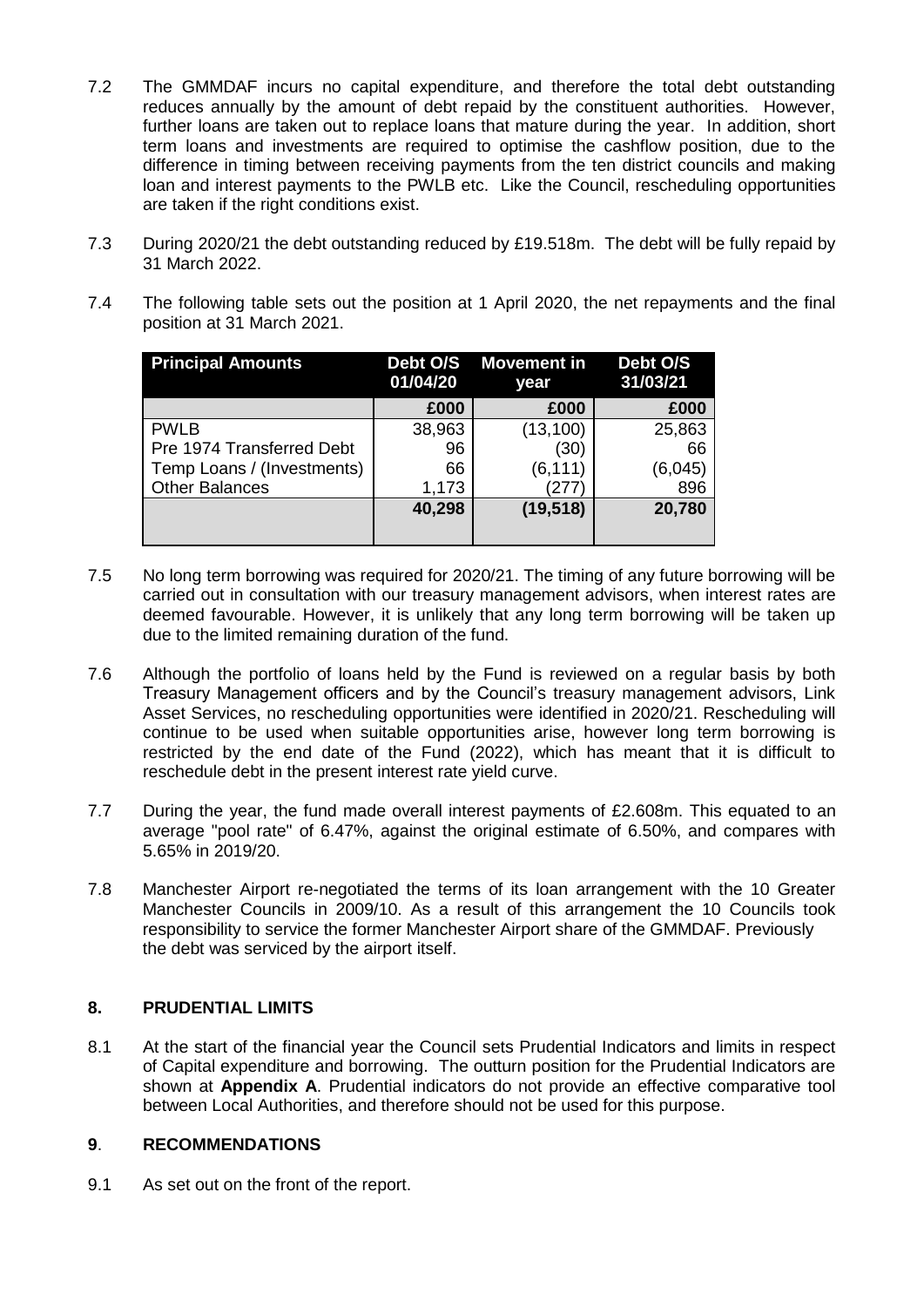**Prudential Indicators – Actual outturn 2020/21**

|  |  |  | 1. Ratio of Financing Costs to Net Revenue Stream |  |  |  |  |  |
|--|--|--|---------------------------------------------------|--|--|--|--|--|
|--|--|--|---------------------------------------------------|--|--|--|--|--|

| Limit/Indicator                                | Limit | Actual |
|------------------------------------------------|-------|--------|
|                                                | %     |        |
| Ratio of financing costs to net revenue stream | 4.6   |        |

 This ratio represents the total of all financing costs e.g. interest payable and minimum revenue provision (MRP) that are charged to the revenue budget as a percentage of the amount to be met from Government grants and taxpayers (net revenue stream).

# **2. Capital Financing Requirement (CFR)**

| Limit/Indicator                      | Limit       | Actual  |
|--------------------------------------|-------------|---------|
|                                      | £000        | £000    |
| <b>Capital Financing Requirement</b> | .128<br>191 | 191.128 |

- The Capital Financing Requirement is aimed to represent the underlying need to borrow for a capital purpose and is calculated from the aggregate of specified items on the balance sheet.
- The CFR increases by the value of capital expenditure not immediately financed (i.e. borrowing) and is reduced by the annual MRP repayment.

### **3. Capital Expenditure**

| Limit/Indicator     | <b>Limit</b> | <b>Actual</b> |
|---------------------|--------------|---------------|
|                     | £000         | £000          |
| Capital expenditure | 79,710       | 43,593        |

This is the total capital expenditure incurred (from all funding sources).

**4. Incremental Impact of Capital Investment Decisions**

| Limit/Indicator            | Limit      | <b>Actual</b> |
|----------------------------|------------|---------------|
|                            |            |               |
| For the Band D Council Tax | $2\Lambda$ |               |

- This is the estimate of the net incremental impact of the capital investment decisions, based on the level of borrowing set out in the report and reflects the total cost of this additional borrowing (interest payments and minimum revenue provision), as a cost on Council Tax.
- The actual cost will depend on final funding. For every £1 increase on Band D properties, approximately £0.063m would be raised.

#### **5. Operational Boundary and Authorised Limit on External Debt and Other Long Term Liabilities**

| Limit/Indicator                        | Limit   | Actual  |
|----------------------------------------|---------|---------|
|                                        | £000    | £000    |
| Operational Boundary for external debt | 202.431 | 151,160 |
| Authorised Limit for external debt     | 222.431 | 151,160 |

• The Authorised Limit for External Debt sets the maximum level of external borrowing on a gross basis (i.e. excluding investments) for the Council.

- The operational boundary for External Debt comprises the Council's existing debt plus the most likely estimate of capital expenditure/financing for the year. It excludes any projections for cash flow movements. Unlike the authorised limit breaches of the operational boundary (due to cash flow movements) are allowed during the year as long as they are not sustained over a period of time.
- These limits include provision for borrowing in advance of the Council's requirement for future capital expenditure. This may be carried out if it is thought to be financially advantageous to the Council.
- **6. Upper and lower limits on Interest Rate Exposures Limit/Indicator Limit Actual**